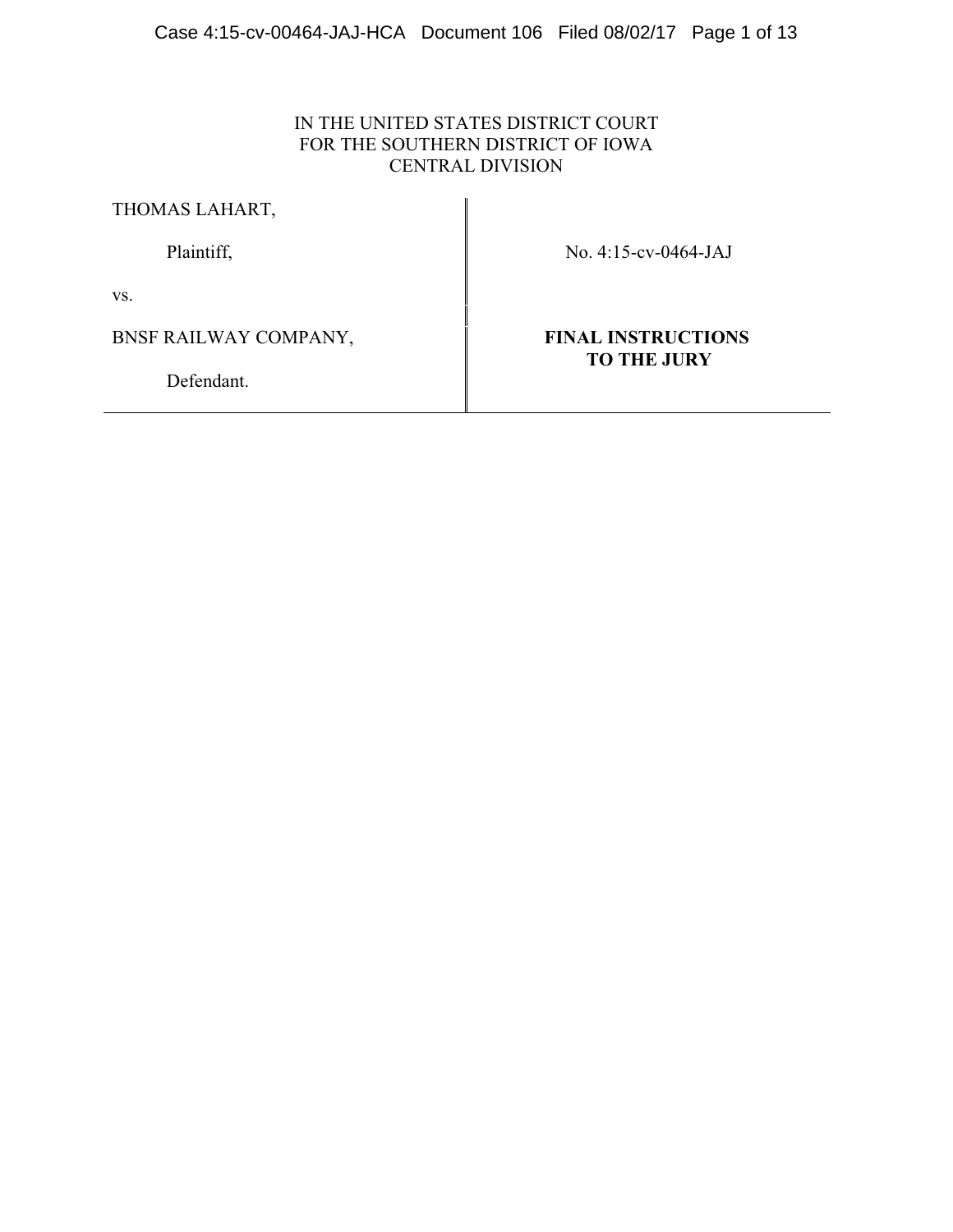#### **INTRODUCTION/DUTIES**

Members of the jury, the instructions I gave at the beginning of the trial and during the trial are still in effect. Now I am going to give you some additional instructions. You have to follow all of my instructions — the ones I gave you earlier, as well as those I give you now. Do not single out some instructions and ignore others, because they are all important. This is true even though I am not going to repeat some of the instructions I gave you at the beginning of and during the trial.

It is your duty as jurors to follow the law as stated in the instructions of the Court, and to apply the rules of law so given to the facts as you find them from the evidence.

Counsel will quite properly refer to some of the governing rules of law in their arguments. If, however, any difference appears to you between the law as stated by counsel and that stated by the Court in these instructions, you of course are to be governed by the instructions.

You are not to judge the wisdom of any rule of law stated by the Court. Regardless of any opinion you may have as to what the law ought to be, it would be a violation of your sworn duty to base a verdict upon any other view of the law than that given in the instructions of the Court; just as it would be a violation of your sworn duty, as judges of the facts, to base a verdict upon anything but the evidence in the case.

Justice through trial by jury must always depend upon the willingness of each individual juror to seek the truth as to the facts from the same evidence presented to all the jurors, and to arrive at a verdict by applying the same rules of law, as given in the instructions of the Court.

2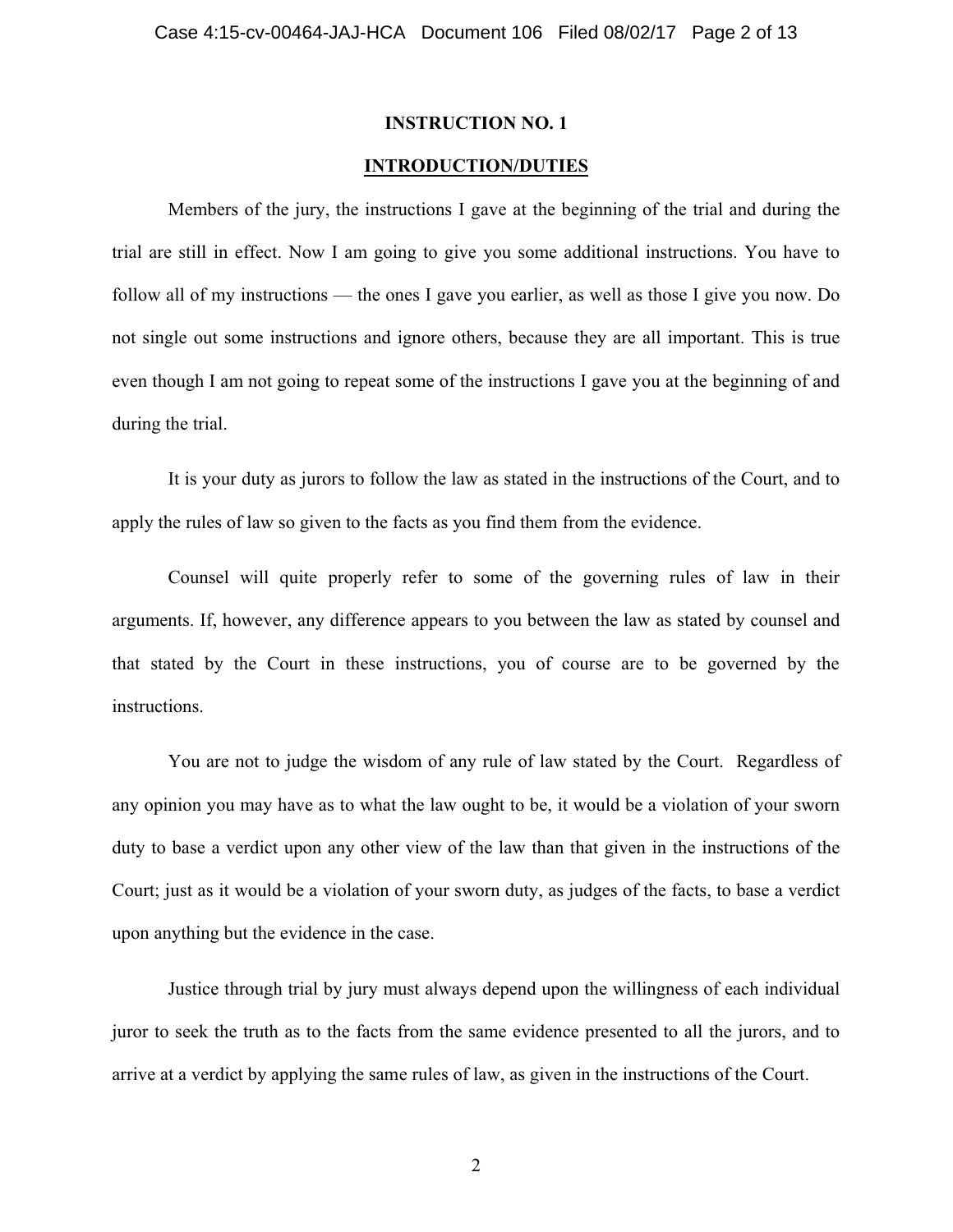## Case 4:15-cv-00464-JAJ-HCA Document 106 Filed 08/02/17 Page 3 of 13

This case should be considered and decided by you as an action between persons of equal standing in the community, of equal worth, and holding the same or similar stations of life. A corporation is entitled to the same fair trial as a private individual. All persons, including corporations, and other organizations, stand equal before the law, and are to be dealt with as equals in a court of justice.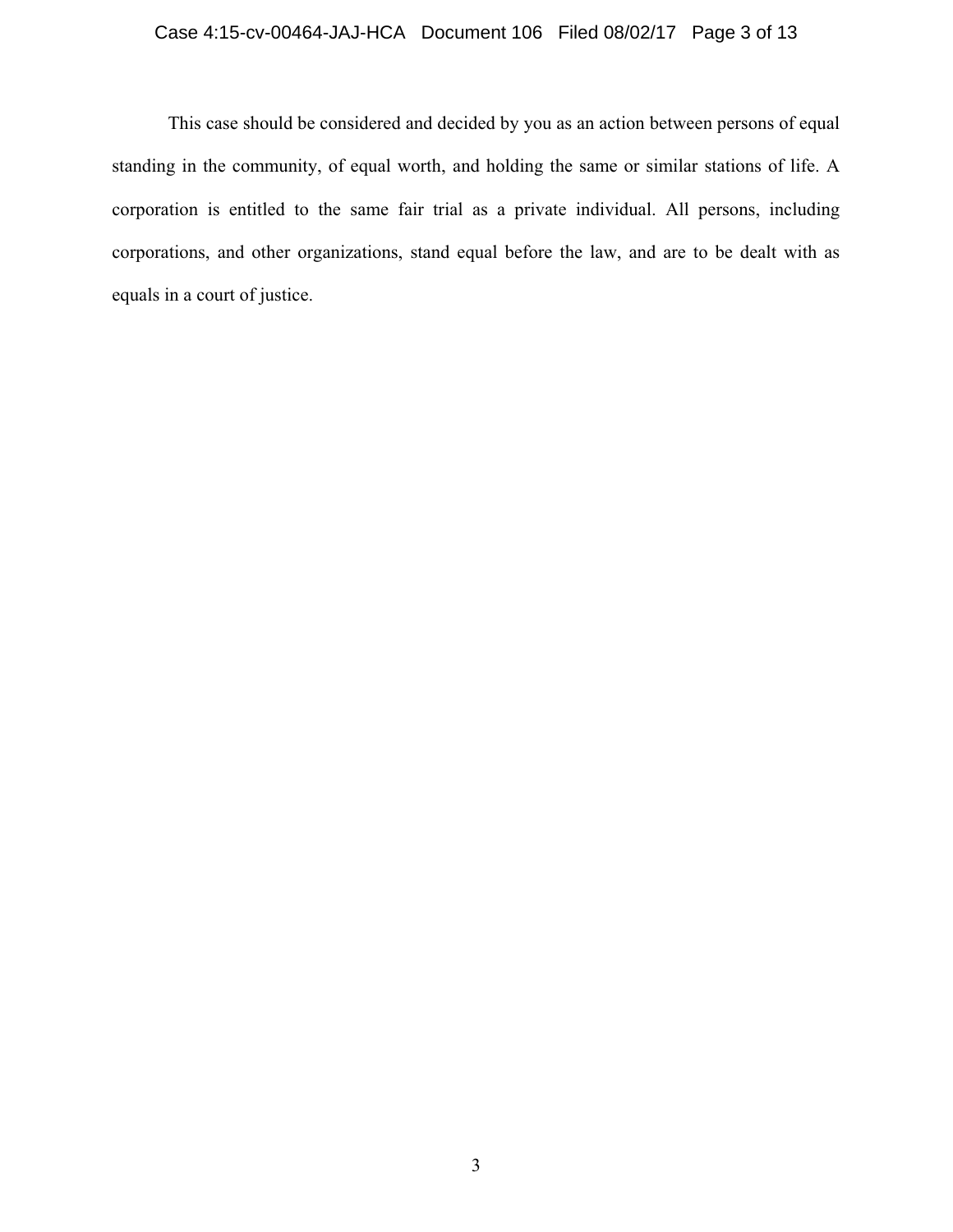#### **CREDIBILITY**

In deciding what the facts are, you may have to decide what testimony you believe and what testimony you do not believe. You may believe all of what a witness said, or only part of it, or none of it.

You may consider a witness's intelligence; the opportunity the witness had to see or hear the things testified about; a witness's memory, knowledge, education, and experience; any reasons a witness might have for testifying a certain way, how a witness acted while testifying, whether a witness said something different at another time, whether a witness's testimony sounded reasonable, and whether or to what extent a witness's testimony is consistent with other evidence you believe.

In deciding whether to believe a witness, remember that people sometimes hear or see things differently and sometimes forget things. You will have to decide whether a contradiction is an innocent misrecollection, or a lapse of memory, or an intentional falsehood; that may depend on whether it has to do with an important fact or only a small detail.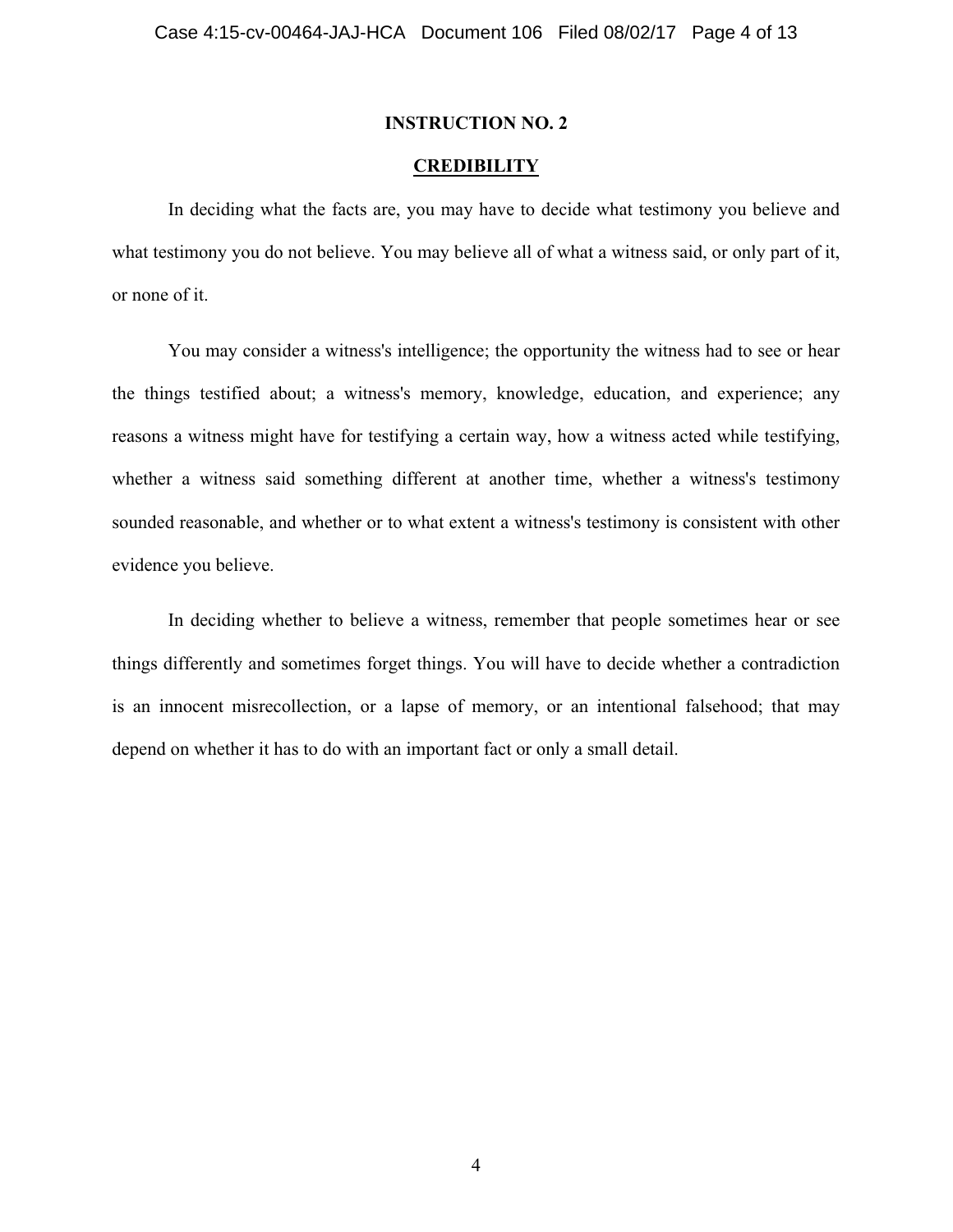## **BURDEN OF PROOF**

The plaintiff's claim must be proven by the greater weight of the evidence. A fact has been proven by the greater weight of the evidence if you find that it is more likely true than not true.

You probably have heard the phrase "proof beyond a reasonable doubt." That is a stricter standard than both the "greater weight of the evidence" standard and the "clear and convincing evidence" standard. The "proof beyond a reasonable doubt" standard applies in criminal cases, but not in this civil case; so disregard it.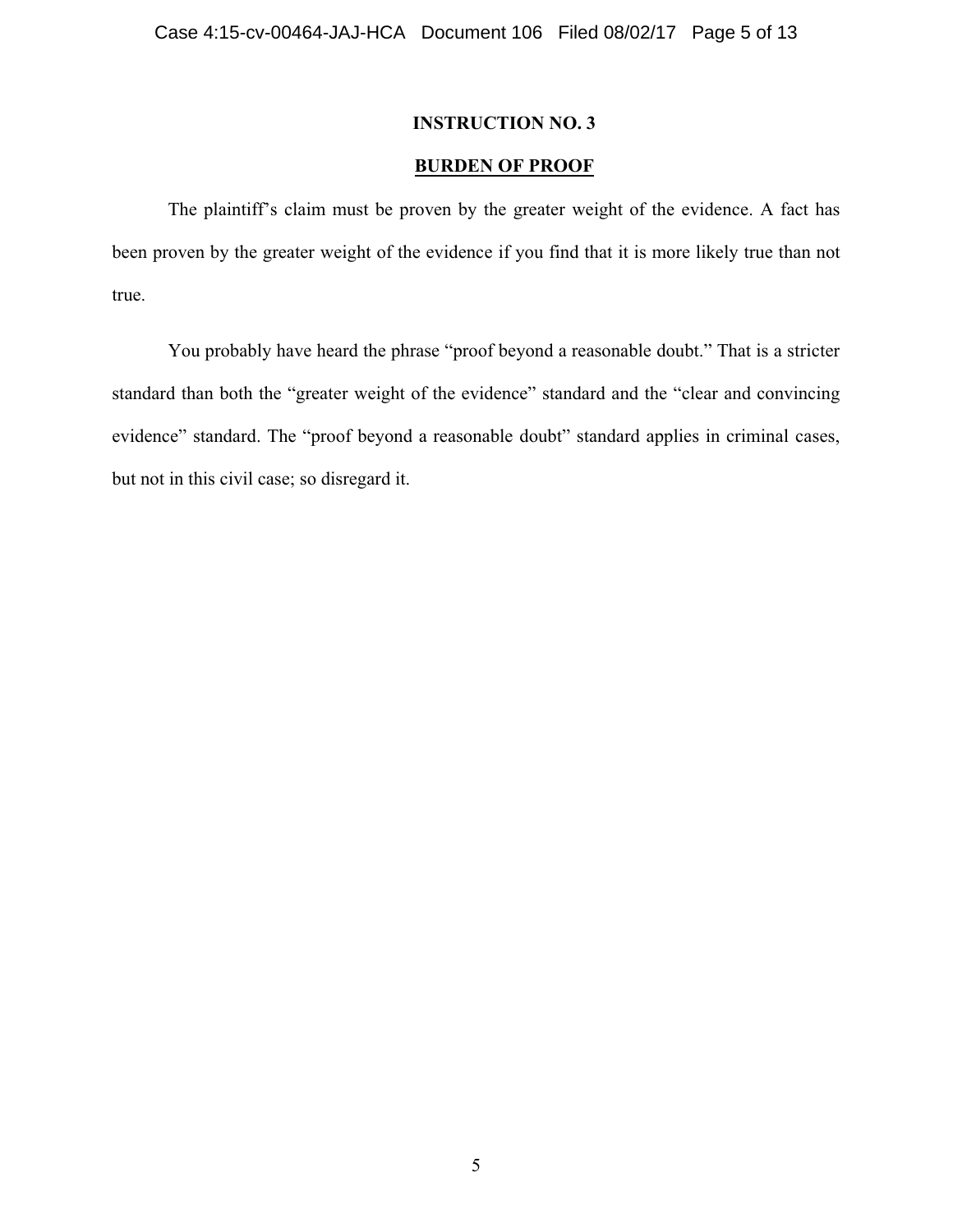## **ELEMENTS OF THE CLAIM**

Plaintiff Thomas Lahart claims that he was discharged from employment by the defendant BNSF Railway Company for notifying the BNSF of a work-related personal injury.

The Federal Railroad Safety Act ("FRSA") provides, in pertinent part:

A railroad carrier ... may not discharge ... or in any other way discriminate against an employee if such discrimination is due, in whole or in part, to the employee's ... good faith act done ... to notify ... the railroad carrier ... of a workrelated personal injury.

In order to recover on this claim, the plaintiff must prove all of the following elements of

that claim by the greater weight of the evidence:

*First*, that plaintiff Lahart notified BNSF, in good faith, of a work-related personal injury;

*Second*, BNSF knew that Lahart notified it of a work-related personal injury;

*Third*, BNSF discharged Lahart from employment at BNSF;

*Fourth*, Lahart's discharge was done to intentionally retaliate against him, due in whole or in part, to Lahart having notified BNSF of Lahart's work-related injury.

If any of the above elements has not been proved, or if the defendant is entitled to a verdict under Instruction Number 5, your verdict must be for the defendant.

The FRSA requires Lahart to have engaged in a protected activity in "good faith." The good faith requirement means Lahart honestly believed he had a work-related personal injury and his belief was objectively reasonable.

I have referred to the requirement that the plaintiff prove that the "defendant" knew or did certain things. The reference to "defendant" does not mean anyone who works for the BNSF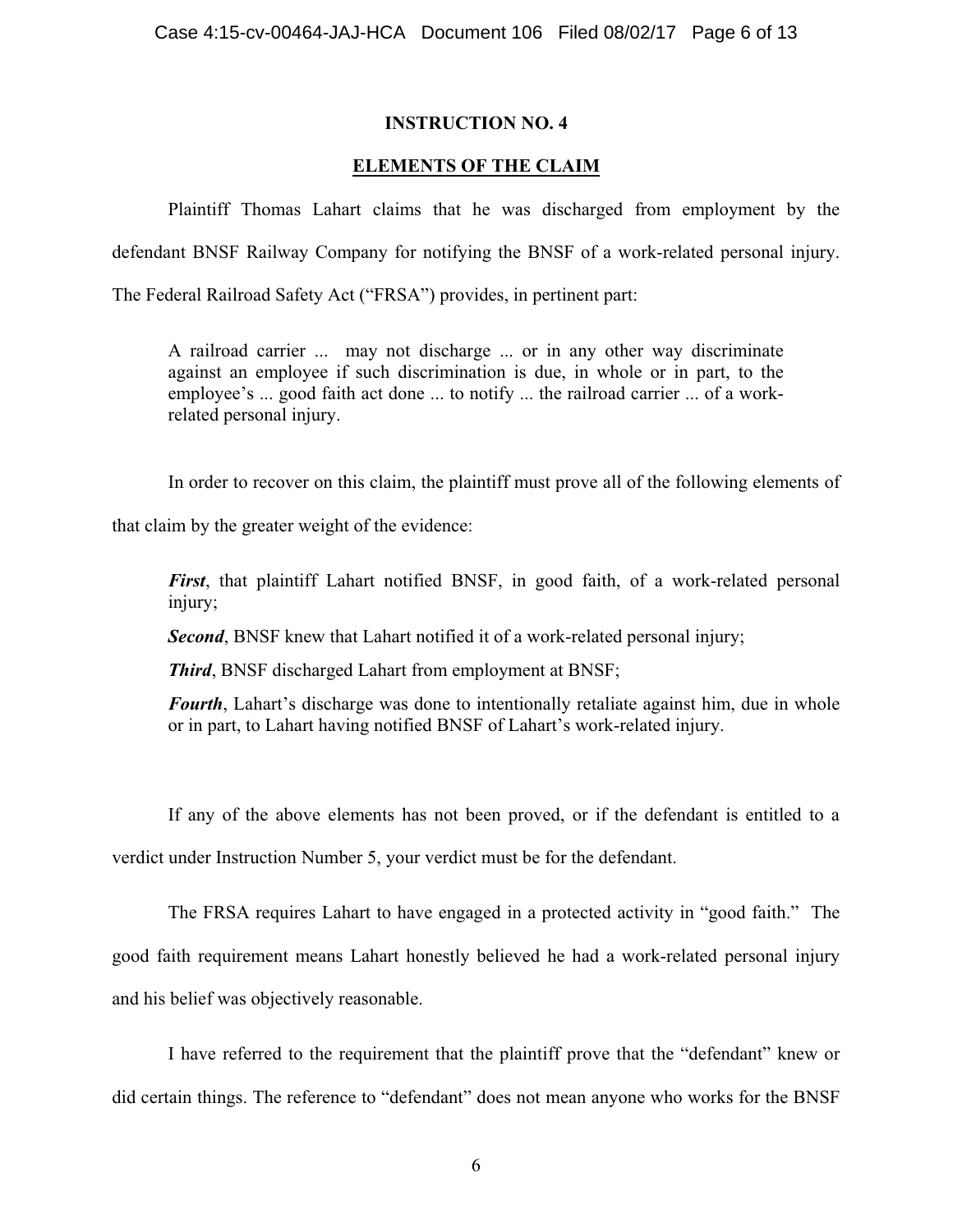#### Case 4:15-cv-00464-JAJ-HCA Document 106 Filed 08/02/17 Page 7 of 13

Railway Company. In this case, the defendant is responsible for the acts of employees who made or contributed to the decision to discharge the plaintiff from his employment.

The defendant discharged the plaintiff from his employment "in whole or in part" because of the plaintiff's report if the report, alone or in connection with other factors, tended to affect in any way the decision to discharge the plaintiff from his employment. You may, but are not required to, find that the defendant discharged the plaintiff from his employment in whole or in part because of the plaintiff's report if it has been proved that the defendant's stated reason for discharging the plaintiff is a pretext to hide retaliation. The burden remains with the plaintiff to prove intentional retaliation by the defendant.

You may not return a verdict for the plaintiff just because you might disagree with the defendant's decision or believe it to be harsh or unreasonable. We do not sit to decide whether the discharge was a good idea or bad idea or as an appeal from that decision. This case is heard in federal court only because of the plaintiff's claim that he was discharged from his employment in retaliation for reporting, in good faith, a work-related personal injury. BNSF cannot be held liable for Lahart's FRSA claim if you conclude that it discharged Lahart based on its honest belief that Lahart violated BNSF rules.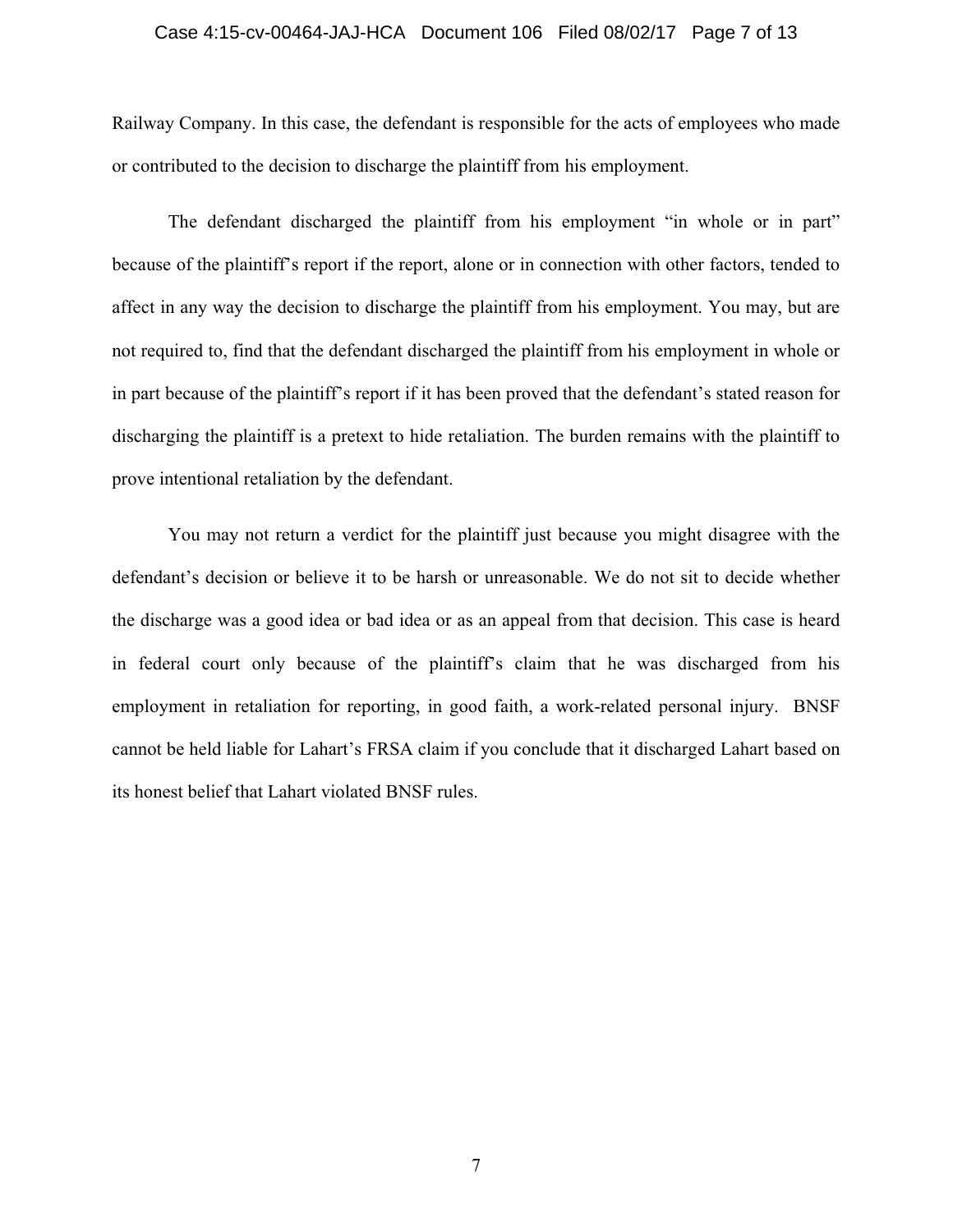## **AFFIRMATIVE DEFENSE**

Your verdict must be for the defendant if it has been proved by clear and convincing evidence that the defendant would have discharged the plaintiff from his employment in the absence of plaintiff's notification of a work-related personal injury.

The defendant's defense must be proven by clear and convincing evidence. Clear and convincing evidence means that the thing to be proved is highly probable or reasonably certain. Clear and convincing evidence requires a higher degree of persuasion than the greater weight of the evidence.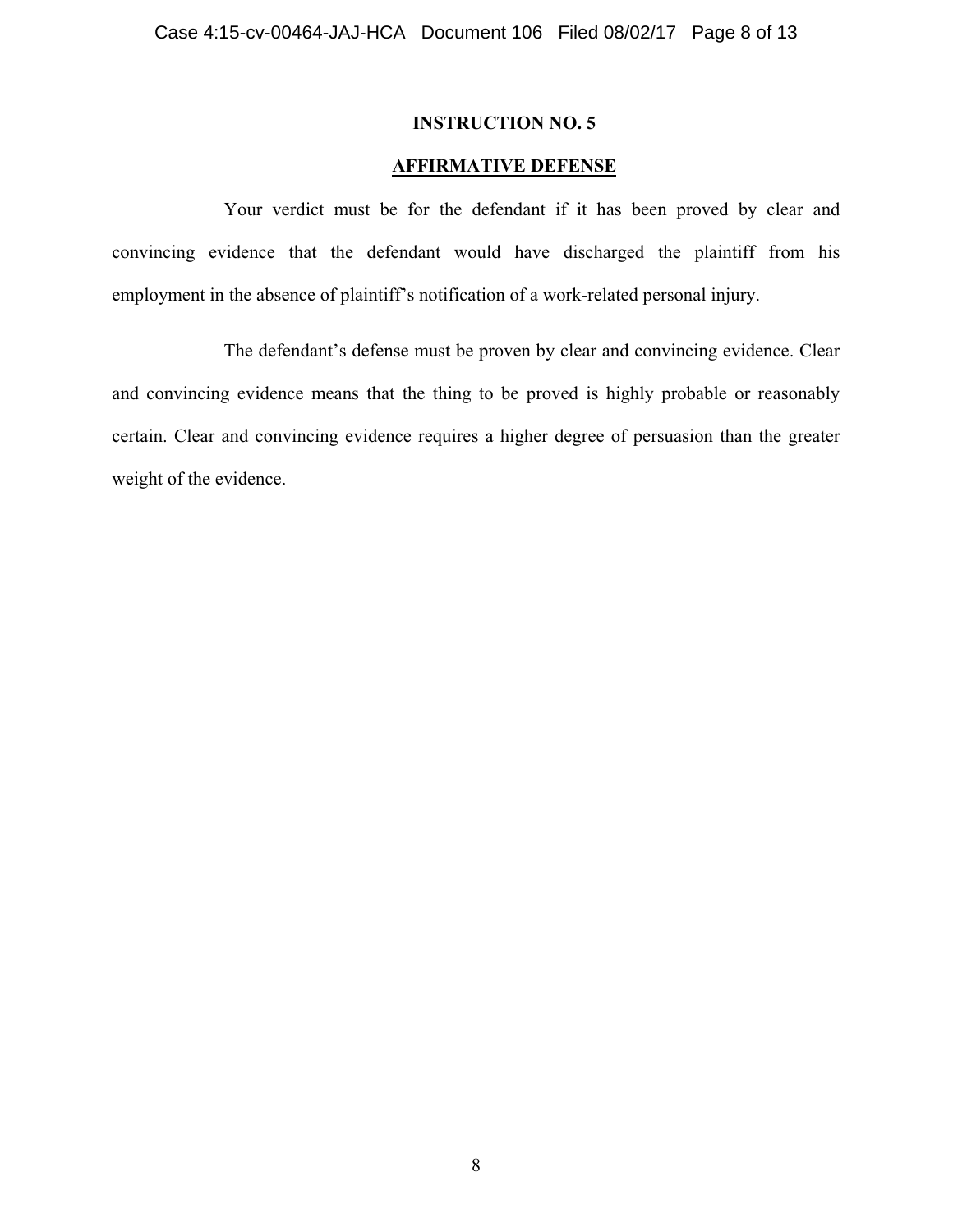## **DAMAGES**

If you find in favor of the plaintiff under Instruction Number 4, and if you do not find in favor of the defendant in response to Instruction Number 5, then you must award the plaintiff such sum as you find will fairly and justly compensate him for the emotional harm to him caused by the discharge of his employment, including emotional distress, personal humiliation, and mental anguish you find he sustained as a result of the defendant's discharge of plaintiff from his employment.

Remember, throughout your deliberations, you must not engage in any speculation, guess, or conjecture, and you must not award damages under this instruction by way of punishment or through sympathy.

Damages must be reasonable. If you should find that plaintiff is entitled to a verdict, you may award him only such damages as will reasonably compensate him for such injury and damages as you find from the greater weight of the evidence in the case that he has sustained from his discharge. You are not permitted to award speculative damages. You are not to include in any verdict compensation for any wage loss in the past or in the future. Lahart may not receive any damages arising from his alleged personal injury on February 21, 2014.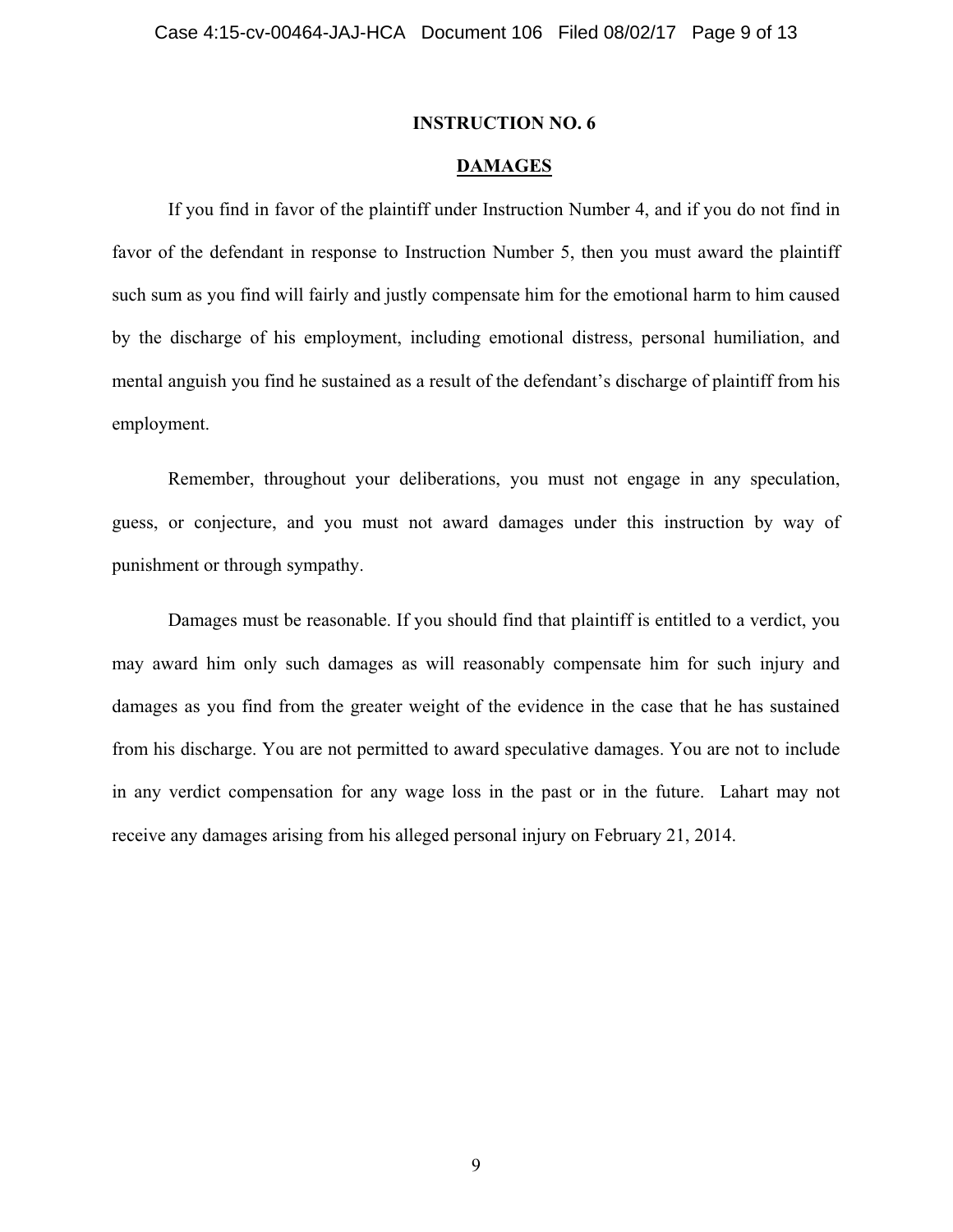#### **DELIBERATIONS**

There are rules you must follow when you go to the jury room to deliberate and return with your verdict.

First, you will select a foreperson. That person will preside over your discussions and speak for you here in court.

Second, it is your duty, as jurors, to discuss this case with one another in the jury room. You should try to reach agreement, if you can do this without going against what you believe to be the truth, because all jurors have to agree on the verdict.

Each of you must come to your own decision, but only after you have considered all the evidence, discussed the evidence fully with your fellow jurors, and listened to the views of your fellow jurors.

Do not be afraid to change your mind if the discussion persuades you that you should. But, do not come to a decision just because other jurors think it is right, or just to reach a verdict. Remember you are not for or against any party. You are judges — judges of the facts. Your only job is to study the evidence and decide what is true.

Third, if you need to communicate with me during your deliberations, send me a note signed by one or more of you. Give the note to the court security officer and I will answer you as soon as I can, either in writing or here in court. While you are deliberating, do not tell anyone including me — how many jurors are voting for any side.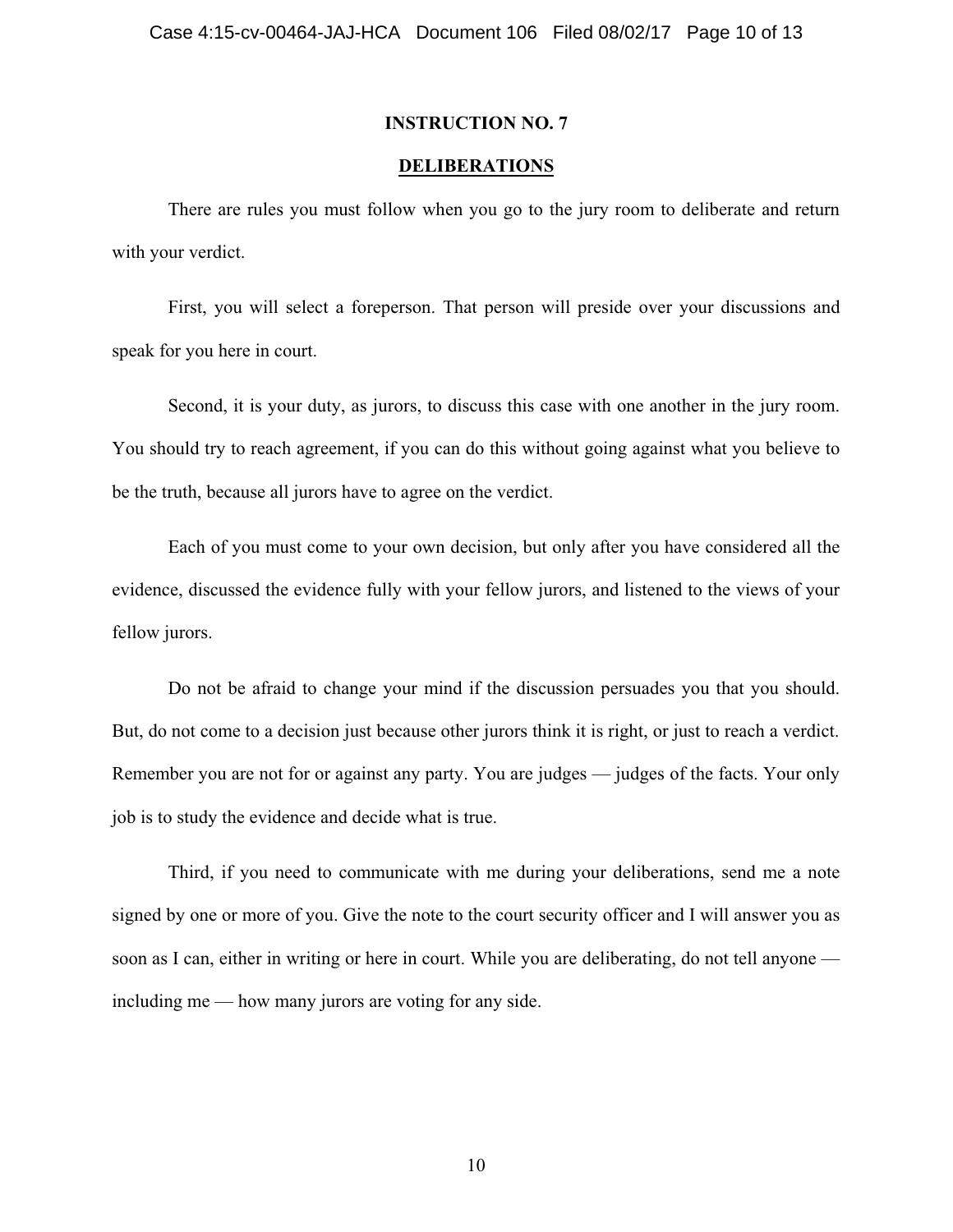## Case 4:15-cv-00464-JAJ-HCA Document 106 Filed 08/02/17 Page 11 of 13

Fourth, your verdict has to be based only on the evidence and on the law that I have given to you in my instructions. Nothing I have said or done was meant to suggest what I think your verdict should be. The verdict is entirely up to you.

Finally, the verdict form is your written decision in this case. You will take this form to the jury room, and when you have all agreed on the verdict, your foreperson will fill in the form, sign and date it, and tell the court security officer that you are ready to return to the courtroom.

**DATED** this 2<sup>nd</sup> day of August, 2017.

STRICT COURT SOUTHERN DISTRICT OF IOWA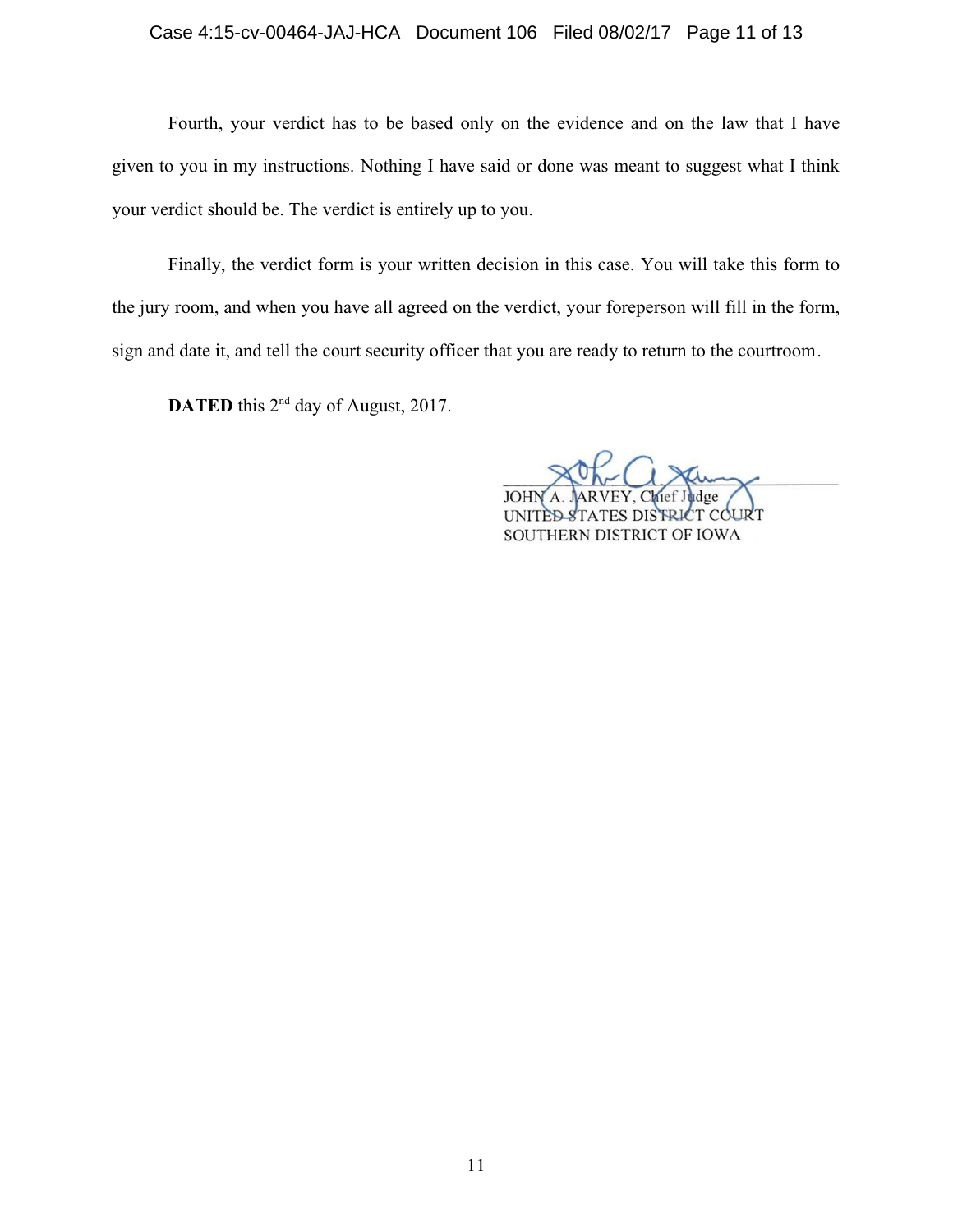# IN THE UNITED STATES DISTRICT COURT FOR THE SOUTHERN DISTRICT OF IOWA CENTRAL DIVISION

THOMAS LAHART,

Plaintiff, No. 4:15-cv-0464-JAJ

vs.

BNSF RAILWAY COMPANY, **VERDICT FORM**

Defendant.

**Question 1**: Did Lahart prove by the greater weight of the evidence that he notified BNSF, in good faith, of a work-related injury?

Yes No

If you answered no, sign the verdict form and go no further in these questions.

**Question 2**: Did Lahart prove by the greater weight of the evidence that BNSF knew he notified BNSF of a work-related personal injury?

Yes No

If you answered no, then sign the verdict form and go no further in these questions.

**Question 3**: Did Lahart prove by the greater weight of the evidence that BNSF discriminated against Lahart by discharging him due, in whole or in part, to notifying BNSF of a work-related personal injury?

\_\_\_\_\_Yes \_\_\_\_\_No

If you answered no, sign the verdict form and go no further in these questions.

**Question 4**: If you answered yes to all of Question Nos. 1-3 above, did BNSF prove by clear and convincing evidence that it would have discharged Lahart from employment in the absence of Lahart's notification to BNSF of a work-related personal injury?

Yes No